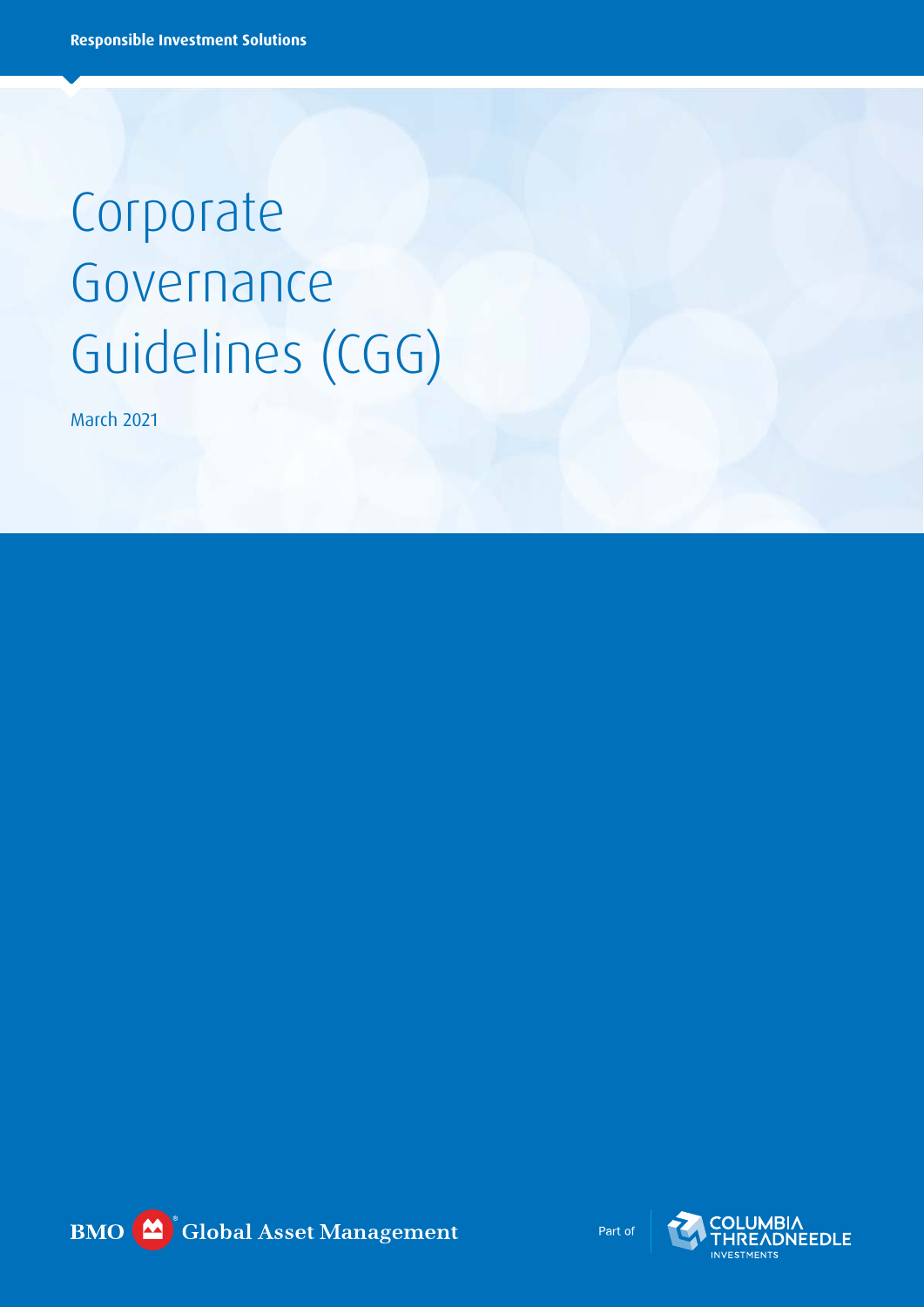| As an asset management business, we seek to act in the        |
|---------------------------------------------------------------|
| best interests of clients including when carrying out our     |
| investment activities. Our investment clients are retail and  |
| institutional investors, including corporate pension funds.   |
| These activities include: voting and engagement services,     |
| ethical and sustainable investment funds, and tools to assist |
| in the integration of environmental, social and governance    |
| (ESG) factors into investment analysis.                       |
|                                                               |
|                                                               |

The voting policies are applied to all listed equity client portfolios. Our institutional clients have the right to determine how we vote their securities. BMO Global Asset Management will comply with those requests.

In addition to these guidelines, general and countryspecific voting guidelines are maintained and applied within the voting process. Voting guidelines are drawn from the Corporate Governance Guidelines (CGG), but

- 2. Role, structure and operation of boards 5
- 3. Board Committees 10
- 4. Compensation 12
- 5. Audit, risk and control 14
- 6. Shareholder rights 15
- 7. Reporting 17
- 8. Social and environmental factors 19
- 9. Voting matters 21

are more granular in nature and provide greater detail on resolutions that will and will not be supported. In executing votes, where companies put forward a strong case for not complying with our voting guidelines, we will take this into account and adjust our vote if we believe the company is acting in the best interests of shareholders. We apply our CGG to client portfolios in a manner that considers our clients' respective investment objectives and best interests. This could result in our voting on a matter the same way or differently for different clients.

We have undertaken to write these guidelines in plain and clear language. However, in certain places it has been necessary to use terms that are not plain language where certain guidelines relate specifically to these terms. In such instances, we have placed these terms in quotation marks and defined them in a glossary at the end of this document.

BMO Global Asset Management is the brand name for various affiliated entities of BMO Financial Group that provide investment management services across Asia, Canada, the U.S. and EMEA. These guidelines set out our expectations of investee companies in terms of good governance.1

| 1. Overview of key principles and approach |  |
|--------------------------------------------|--|
|                                            |  |
|                                            |  |

## Appendices Appendix 1: Corporate debt and responsible investment 23

Appendix 2: Canadian Regulatory Voting Requirements for Routine and 25 Non-Routine Matter

## Contents

<sup>1</sup> These guidelines do not apply to Pyrford International Limited and BMO Global Asset Management Portugal S.A.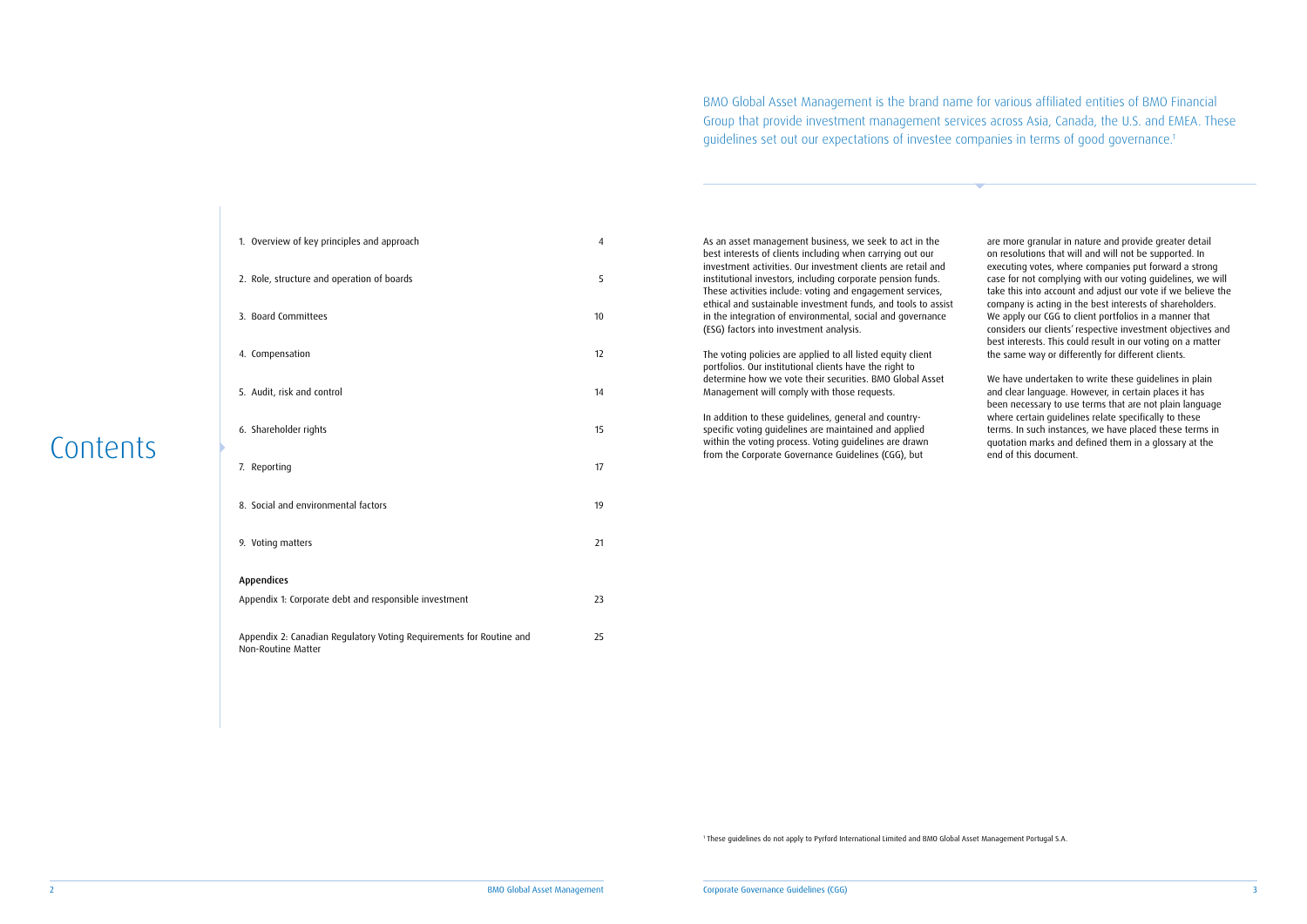We use the term "board" to describe the board of directors and similar supervisory decision making bodies. The board is

The board is responsible for setting and testing strategy proposed by the executive management, determining the risk appetite for the business, ensuring the independence and effectiveness of external audit, and for succession planning of both the executive management and the board as a whole.

The structure, composition and operation of boards will vary from country to country and company to company. Certain elements of effective boards are universal, and these are detailed below under the following sub-headings:

- Roles and independence;
- Competence, objectivity and renewal;
- Effective functioning of boards; and
- Communication and accountability to shareholders.

Other factors will vary depending on the nature of the company's business, its country of domicile, its size and complexity, its stage of development, its ownership structure, the goals of the board and the skills of the individuals on the board. Wherever possible, we will strive to reflect in our voting the individual circumstances facing each company, based on its understanding of how they may affect its long-term profitability. We welcome and encourage the initiative from companies to draw attention to specific areas where they believe departures from these guidelines are justified.

ultimately responsible for the management of the company. This is mainly achieved through the delegation of powers to the executive management. The board should receive the report of executive management on the conduct of the business, and it should question management on these matters. However, certain matters should be reserved for the board. The composition of the board is of the utmost importance. Boards should have meaningful representation of both executive and non-executive directors. Non-executives should normally be wholly independent of the company, although we recognise that, in certain cases, connected non-executives have a valuable role to play. In building an effective board, the company should seek candidates from the widest pool of relevant talent so as to ensure properly informed board discussions.

These guidelines establish a consistent philosophy and approach to corporate governance and the exercise of voting rights. The approach is based on the overarching principles of:

> We would not expect a retiring CEO to assume the role of chair. In such cases, we would look for reasoned justification from the company to explain this deviation from good practice.

- An empowered and effective board and management team;
- Appropriate checks and balances in company management structures;
- Effective systems of internal control and risk management covering all material risks, including ethical and ESG issues;
- A commitment to promoting throughout the company a culture of transparency and accountability that is grounded in sound business ethics;
- Compensation policies that reward the creation of long-term shareholder value through the achievement of corporate objectives; and
- A commitment to protecting the rights and interests of all shareholders in the company.

We recognise that such principles may be expressed differently in different markets. Therefore, our voting

#### **Roles and independence**

#### The role of the chair and separation of principal roles

The chair sets the agenda of the board in consultation with the company secretary, the executive management and the directors. The chair is the person ultimately responsible for the appointment and removal of the chief executive officer (CEO).

The roles of the chair and CEO are substantively different and generally should be separated. We regard separation of the roles as important for securing a proper balance of authority and responsibility between executive management and the board, as well as preserving accountability within the board. If for any reason the roles are combined, e.g. over an unexpected transitional period, this should be explained and justified in the report and accounts. In all such cases, a strong senior independent non-executive director should be nominated.

#### Executive directors

Including executives in board meetings is essential to enhance discussion and allow independent directors to gain the fullest understanding of company operations. We encourage the appointment of key executives to the board alongside the CEO and the chief financial officer (CFO). The presence of other executives provides additional company knowledge for the board and also ensures that the board is not solely dependent on the CEO for input relating to the company's operations and strategies. However, the number of executive directors should not outweigh the number of independent non-executives.

Boards that lack meaningful executive participation through board membership should use the board evaluation report to describe how the board achieves interaction between its directors and company executives.

policies take account of local practices and are applied in a pragmatic fashion that reflects an integrated understanding of local and international good practice. In all cases, we aim to achieve the same result: the preservation and enhancement of long-term shareholder value through management accountability and transparency in reporting.

Achieving best practice in corporate governance is a dynamic process between the board, management and shareholders. We encourage companies to engage in the process of shaping and meeting evolving standards of best practice. Although our voting is strongly rooted in a clear set of corporate governance principles, it strives to approach each company's case on its merits and relies on staff expertise, discretion, and dialogue with companies to do so . For this reason, we encourage companies to contact us with information about particular governance practices and challenges unique to the company. When we do not vote with the company's recommendations we may choose to inform the company of our voting decision and provide comments to explain the specific concerns with the resolutions that we did not support.

# 1. Overview of key principles and approach 2. Role, structure and operation of boards

2 These votes will usually be by proxy, except where specific circumstances make attendance by a representative of our company desirable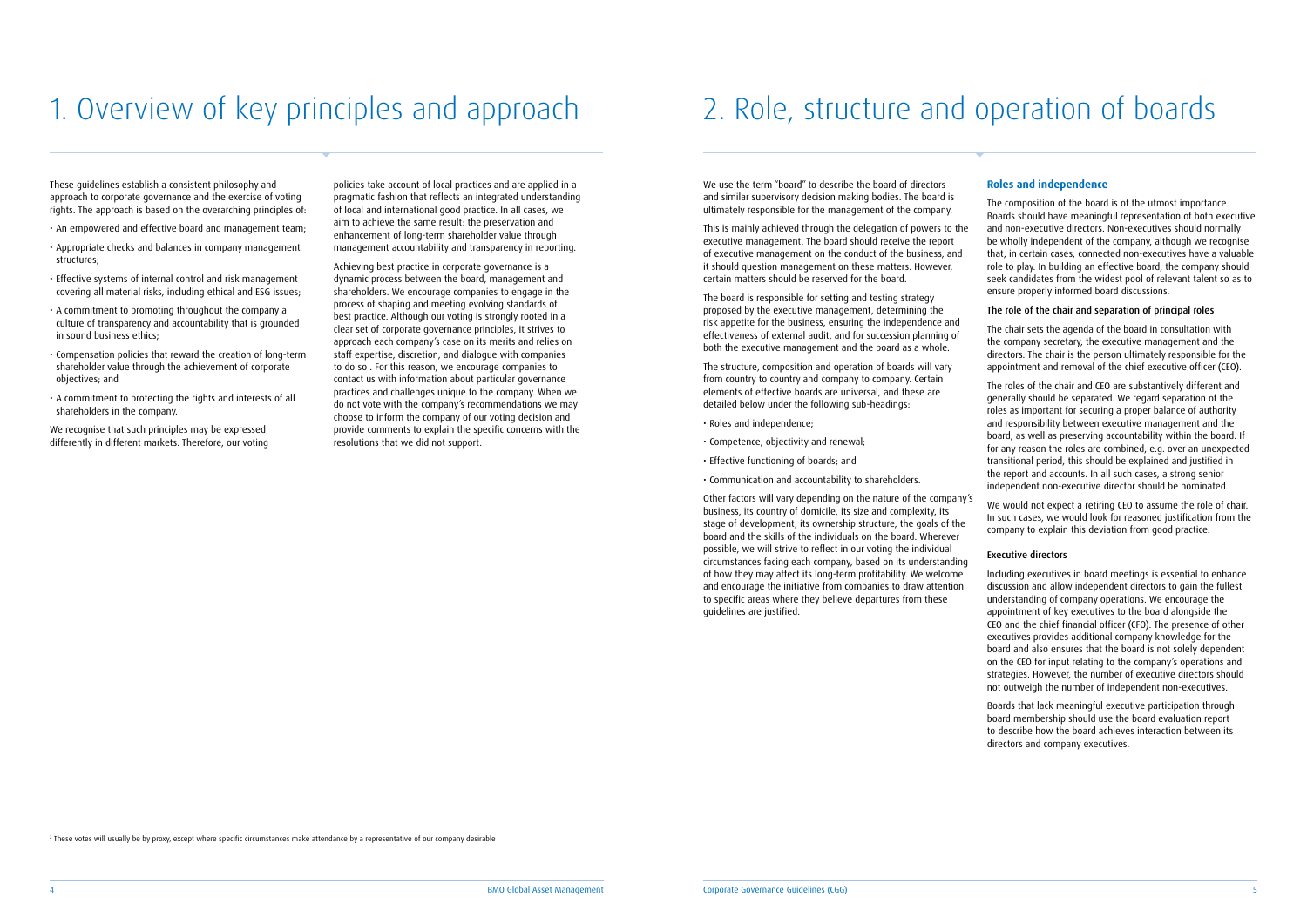#### Extensive board service and independence

Prolonged membership on a board jeopardises independence as directors may become close with management and overly invested in prior strategic decisions. After a certain length of board service, directors may not be considered fully independent and it may be inappropriate for such directors to serve on committees, such as the audit committee, where independence is a key criterion. We recognise that there is no fixed time period that can automatically trigger a director's loss of independence, but use a 12-year benchmark as a general guidance. If a board values such a director's experienced perspective, this individual should be considered an affiliated director.

We consider board entrenchment to be a significant governance risk and encourage companies to establish tenure limits for non-executive directors, and to adopt a proactive approach to non-executive succession planning and board refreshment.

Effective boards rely on directors with fresh perspectives. While balanced boards may include some long-standing directors, boards should strive to have a substantial majority of directors with less than 12 years' tenure to prevent board entrenchment. The nominating committee should review the mix of new and long-standing directors necessary to achieve a balanced board. We consider that no more than one-third of non-executive directors should have served for more than 12 years.

Where this is not the case and appropriate independence levels for the market are not reached, we will normally not support the re-election of over-tenured directors.

#### Independence of employee representatives

While a number of countries have legislation mandating a certain percentage of employee representatives on the board, we do not consider these individuals to be fully independent. Hence, we expect companies domiciled in countries with mandatory co-determination (the process by which employees elect their representatives to the board) or employee representation to ensure that the board and its committees have adequate representation of truly independent directors.

#### Other associations that might impact independence

The nominating committee should also evaluate the impact that other relationships between directors might have on their independence. For instance, relationships through academic institutions, charities, or social clubs could impact independence and should be reviewed during the director evaluation process.

#### Non-executive directors

Non-executive directors have a valuable contribution to make to the development of the company. This is a demanding role.

We pay attention to the number of directorships an individual director holds, and seek to be satisfied that directors have sufficient time and energy to perform the role properly, particularly during occasions requiring exceptional commitments of time. Factors that determine the appropriate number of directorships are the size of the company, its complexity, its circumstances, other commitments that a director has and the results of board evaluation, among others. We consider that holding multiple directorships in large companies can be excessive even for a full-time non-executive director, especially if participating in board committees. Multiple directorships should be avoided for a full-time executive. For complex companies, particularly in developed markets, we may vote against nonexecutive directors who hold more than four directorships.

In emerging markets, where the pool of talent for non-executive directors may be limited, we have a higher threshold, but may vote against non-executives who have over five directorships (not including directorships within a single corporate group). In addition, nominating committees should carefully consider the time required for other demanding leadership roles, such as the boards of private companies and large non-profit organisations.

#### Proportion of non-executive directors on the board

Strong decisions arise from open and direct interplay between boards and company executives. It is important to have enough independent non-executive directors for an adequate diversity of views and to fulfil committee membership quotas. We expect all widely-held companies to have a majority of independent directors.

For companies with controlling shareholders, we encourage boards to have a majority of independent directors. However, in cases where the controlling or majority shareholder opts to put forward a majority of non-independent directors to the board, there should be a sufficient number of independent non-executives on the board to allow key committees – audit, compensation and nomination – to operate with independence. For this to be achieved we would, in most cases, expect there to be a minimum of one-third of fully independent directors on the board.

#### Independence of non-executive directors

Independence of individual directors is valued, but a wellbalanced board is valued above all. We will support nonindependent directors when they bring skills, sector knowledge and other experience that justify their presence on the board, particularly where the appropriate balance of independence is maintained.

We seek to ensure that directors are not only independent from the company, but also of one another. We expect companies to disclose interlocking board relationships and to explain how the independence of individual directors is preserved when directors jointly serve on two or more of the same boards.<sup>3</sup>

#### **Competence, objectivity and renewal**

#### Diversity, competencies and perspectives

<sup>3</sup> Such interlocking relationships can raise concerns when there is an imbalance of power between the two directors. The most common situation is when one of the individuals is an executive on the first board, and, therefore, is evaluated and remunerated by a fellow director. Therefore, on the second board where the director is expected to serve as an independent non-executive, that individual's independence may be compromised.

A relevant and suitably diverse mix of skills and perspectives is critical to the quality of the board and the strategic direction of the company. Companies should therefore strive to widen the pool of potential candidates for board and management roles to ensure that they draw on the richest possible combination of competencies and outlooks. In particular we believe that the promotion of gender diversity is important as part of enhancing long-term board effectiveness, and, to this end, boards should strive to include at least one female board member. The use of specialist recruitment consultants, who are willing and capable of producing candidate lists with desired diversity characteristics, and other appropriate sources including public advertisement, should be considered.

In all cases, candidates must be selected for their ability to enhance company performance. Boards should recruit members with the required combination of skills and experience, and should affirm the value of individual diversity, including diversity of gender, ethnic origin, nationality, professional background and many other factors that may enhance the board's overall performance. While boards cannot be transformed overnight, we look for a statement that sets out the board's approach to promoting diversity at the board and executive management level and throughout the company. We welcome disclosure of specific diversity targets set by the board and reporting on performance against these targets. Where this disclosure is absent and appropriate diversity levels, including those for gender and ethnic diversity, for the market are not reached, we will normally not support the re-election of nomination committee chairs or other relevant directors.

We recognise the importance of ethnic diversity and inclusion as a critical issue of social justice, and we recognise its real value to our business and the businesses we invest in. We expect our investee companies to address systemic racism and the lack of inclusion in the workforce of under-represented groups. Companies should seek to collect and disclose, where permissible, relevant data on the composition of the workforce, report on associated pay gaps and set and disclose targets and timelines for improvement where issues are identified. We may not support the re-election of nomination committee chairs or other relevant directors or management resolutions at companies that are failing to keep pace with their industry in this area

#### Re-election of directors

To ensure that it retains an open and critical perspective, the board needs to be continually renewed. For this reason, all directors should be required to submit themselves for re-election at regular intervals. We prefer to have all directors standing for annual election to strengthen the accountability of the board to shareholders. Failing that, we encourage the chair of the board, as well as the chairs of the audit, remuneration and nomination committees to stand for annual re-election to strengthen accountability of the core functions of the board. We also believe

The criteria for the independence of directors draw on a variety of standards, including the OECD Principles of Corporate Governance, national corporate governance codes, listing rules and guidance given by the International Corporate Governance Network, among others. We favour a principles-based approach, which seeks to ensure that directors are able to act in the interests of the company and its shareholders. Companies should consider using the corporate governance report or annual shareholder meeting materials to explain the board evaluation process, and to justify the value that non-independent directors bring to the board.

For public companies, independent non-executive directors should:

- Not be former executives of the company. We do not support the idea of a "cooling off" period for former executives, although in the case of individuals who have served in a junior capacity, a hiatus may be appropriate;
- Not have close family ties with the company's advisers, directors or senior employees;
- Not have served on the board for more than 12 years, as they may lose their independent perspective;
- Not hold cross-directorships or have significant links with other directors (see 'Interlocking boards' below);
- Not be major shareholders or representatives of any special interest group, including government representatives in cases of state ownership or representatives of affiliated companies;
- Have no significant commercial involvement with the company as professional advisers, major suppliers or customers;
- Not be entitled to performance-related pay, stock options, pensions, or benefit from large donations to charitable causes of their choice;
- Not normally hold other directorships in companies in a closely-related industry.

#### Interlocking boards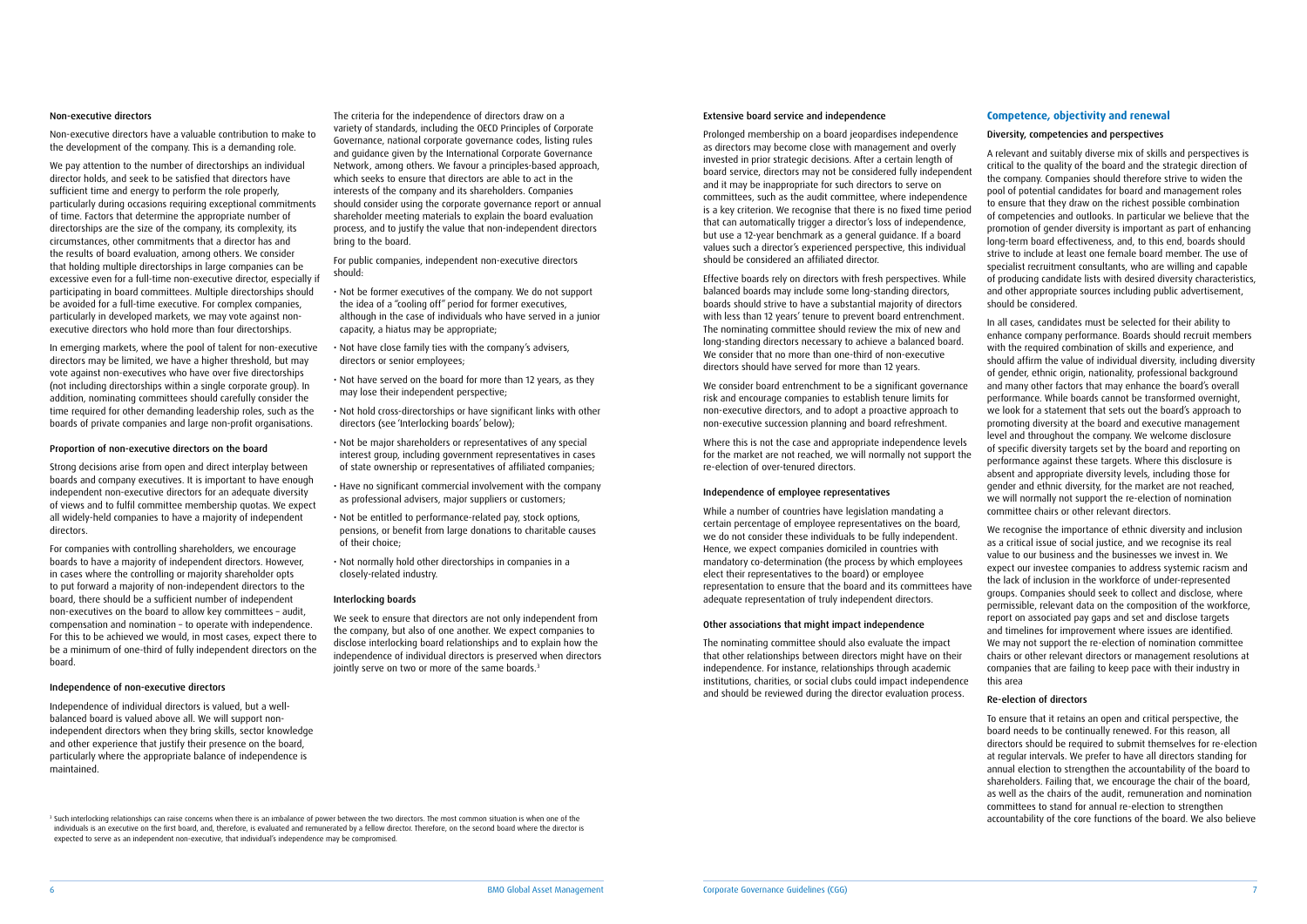#### Non-executive director (NED) only meetings

NEDs should meet without executive board members present on a regular basis and when circumstances demand. They should also have at least one meeting per year to hold an unconstrained discussion away from day-to-day business matters. Ideally, this should be chaired by a senior or lead independent director, although the chair may be present provided they are a non- executive. Conversely, in the case of two-tiered boards, supervisory boards should meet with executives on a regular basis to minimise the risk that NEDs could become marginalised from the business.

#### Training

All directors should receive appropriate training when appointed, and subsequently on regular occasions, in particular as a consequence of the board evaluation process. We encourage companies to develop director training plans that include educating directors on relevant environmental, social and governance matters.

that a minimum of one-third of board members should stand for election annually.

After 12 years, directors should be subject to annual re-election. In many jurisdictions, local law allows shareholders to propose a shareholder resolution for removing a director, or local codes of governance best practice recommend tenure limits, to ensure boards are subject to continual refreshment. Where this is not the case, all directors should be required to submit themselves for annual re-election. Where companies do not facilitate such a process, we may withhold our support from the chair of the nomination or governance committee or, where such a committee does not exist, the chair of the board.

#### Nomination of directors

We strongly believe that a board nominating committee composed of a majority of independent non-executive directors is best placed to identify and put forward suitable candidates for the board. Shareholders should only put forward candidates where there is clear evidence of ineffective board oversight and unwillingness to correct the problem or where a cumulative voting system or similar arrangements encourage direct shareholder participation in board nominations. We expect companies to put forward only one candidate for each available position as an indication that the company is clear about the value individual directors bring to the board. We encourage companies to specify the candidate's qualifications, experience and skills that are of particular relevance and importance to the board.

#### Balanced composition

We will consider voting against the chair or members of nominating committees who have not constructed appropriately balanced, independent boards. Indicators include: an overreliance on long-standing members where one-third of nonexecutive directors have served for more than 12 years; an overreliance on affiliated directors; and a lack of appropriate diversity characteristics, including gender, race, nationality, ethnicity, etc., that reflect the nature, scope and aspirations of the business.

We consider that extended service on the board erodes nonexecutives' independence due to their involvement in previous business decisions. Therefore, after 12 years, directors should be subject to annual re-election, and should not serve on key board committees.

#### Retiring directors

We would not normally expect a retiring executive director to retain a seat on the board as a non-executive director, except in highly unusual circumstances. However, for two-tier boards, we recognise that there may be instances in which the contribution of former directors will be valuable in enhancing the supervisory board's understanding of the business. In such cases, we would accept that no more than one member of the supervisory board be a retiring executive, but would expect that all other members be fully independent. Particular scrutiny would apply in the case

#### **Communication and accountability**

The board should proactively make itself available for consultation with shareholders on any substantive matter, whether or not it forms the subject of a vote, and should, to this end, appoint a senior or lead independent director to fulfil a formal liaison role. This is most important in cases where the CEO also holds the chair position, the chair has executive responsibilities or was not independent on appointment.

Directors should consult shareholders prior to seeking approval for resolutions at the AGM and other meetings where any resolution could be considered contentious or consultation is otherwise deemed appropriate.

The NEDs should also seek to establish lines of communication with an appropriately large and diverse group of institutional shareholders, in separate meetings and by periodically joining the regular meetings that executive directors hold with institutional shareholders. In particular, we have been advocating that companies adopt a communications forum in which company NEDs can interact with shareholders about matters relating to governance ahead of annual general meetings. In addition, we expect boards to demonstrate an understanding of and sensitivity to the views and expectations of key stakeholders.

of retiring CEOs if nominated for chair (See "Role of chair" above).

#### **Effective functioning of boards**

#### Board size

In the case of a two-tier board structure, neither board should be large: between five and 10 members typically is appropriate. A unitary board normally should have between five and 15 members. In the case of overly large boards and in the absence of a commitment to reduce board size, we may withhold support from one or more directors, unless clear justification has been provided explaining the need for such a large board.

#### Two-tier boards

We are agnostic as to the merits of a two-tier board as opposed to a unitary board, and we recognise that a two-tier board structure is the norm in many markets. At the same time, we are aware that there can be challenges in communication between a supervisory board and a management board. Where there is more than one body forming the board, companies should maintain an effective mechanism for the various elements of the board to work together, and should explain how this happens. This system should ensure that the most effective use is made of all the individuals involved in the governance process, so that companies can capitalise on the unique skills and experiences of their directors.

#### Board evaluation

Evaluation is an important tool for improving board performance. All boards should implement an evaluation process that considers the effectiveness of the entire board, the contributions made by each member, its systems for interaction between the board and company management and any areas for improvement. The nominating or governance committee may oversee the evaluation process and should report general findings and areas for improvement publicly to shareholders. All companies should utilise professional assistance to facilitate evaluations on a periodic basis.

#### Board meetings & attendance

The board should meet at regular intervals to ensure effective oversight of the company. We regard six meetings per year as a minimum guidance, and often more frequent meetings are necessary.

Director attendance at board meetings is crucial for making valuable contributions to the board and fulfilling fiduciary duties.

We also expect directors to attend the annual meeting, and to facilitate communication with the shareholders whom they represent. The company should disclose the attendance record of individual directors in the annual report, as well as mechanisms for shareholders to communicate directly with the board. We may withhold support from directors with a poor attendance record or boards who fail to accommodate shareholder dialogue.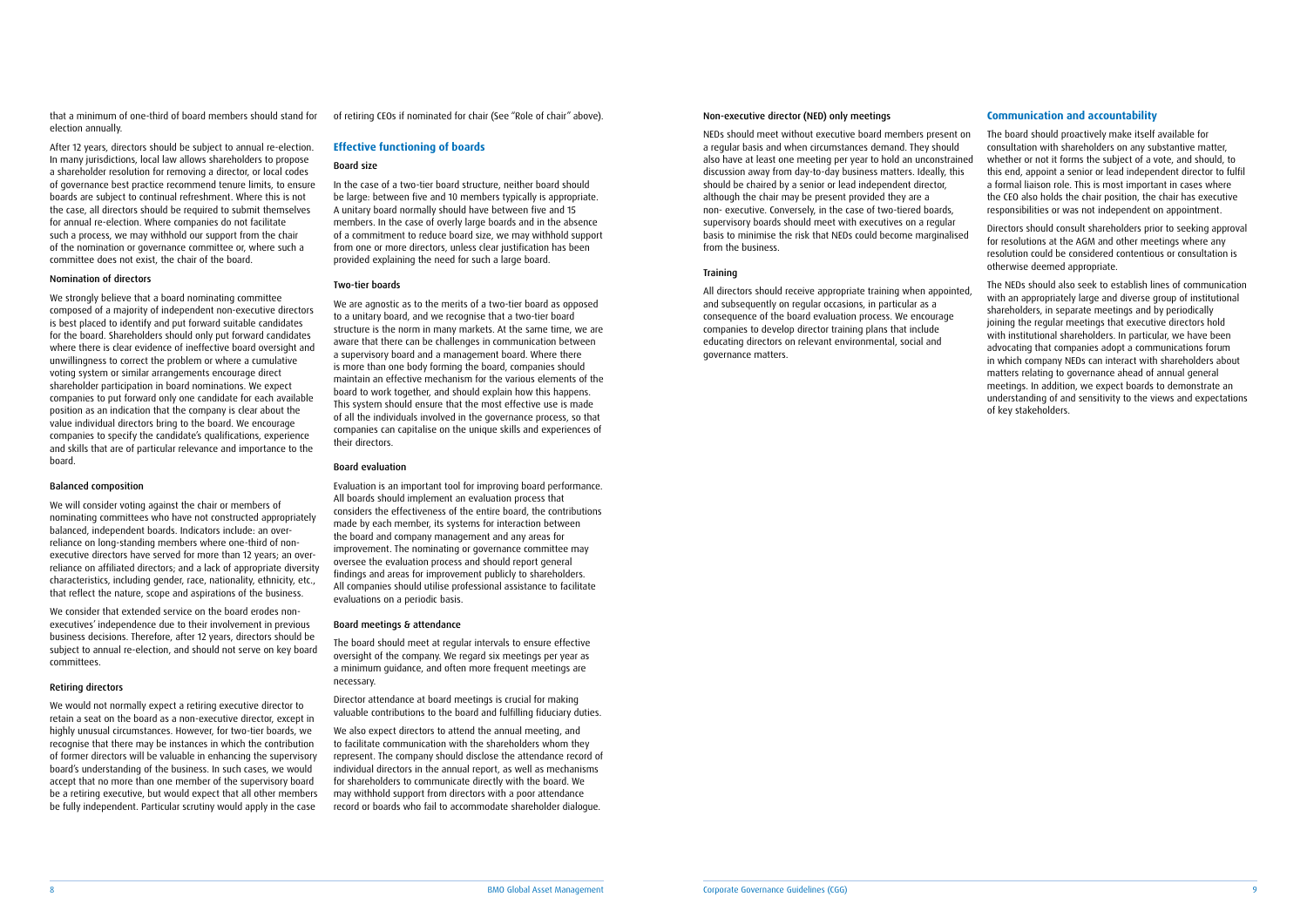should monitor emerging regulatory and industry standards, strive to achieve global good practice and should consult with shareholders to understand investor expectations.

#### Corporate responsibility and sustainability

We believe that corporate responsibility, ethics or sustainability committees are highly desirable. In some cases, such as those of large companies exposed to significant ESG risks, they are essential. Such committees should serve both as a source of external perspective on emerging business and societal concerns, and ensure that the company has proper internal control systems in place to identify and manage any risks that such issues may pose to the business.

#### Business ethics

Whether it is through a committee such as the audit committee or a general board review, it is important that the board affirm

We encourage companies to move towards fully independent audit and compensation committees, as well as a nomination committee composed of a majority of independent directors. All board committees should report on their activities annually to shareholders (see section on "Reporting" below).

#### Audit

The audit committee provides an important safeguard for shareholders and for other stakeholders that rely upon the integrity of the report and accounts as a basis for their dealings with the company.

The audit committee should consist exclusively of NEDs, all of whom should be independent, and consist of at least three individuals. At least one should have recent and relevant financial, accounting or audit experience, and all audit committee members should be financially literate. The

committee should be responsible for assessing the effectiveness, independence, qualifications, expertise and resources of the external auditors as well as the quality of audit, and oversee the process of review and issue of the accounts.

If there is no formal risk management committee in place, the audit committee should normally be accountable for the proper oversight of risk management and internal controls. This includes reviewing all significant financial and extra-financial risks.

The audit committee should also be responsible for monitoring and approving related-party transactions, and should ensure that any material related-party transactions do not disadvantage minority shareholders. If the audit committee includes nonindependent directors, the review of related-party transactions should be conducted exclusively by independent audit committee members. This is particularly important for relatedparty transactions that involve executive management or controlling shareholders.

In countries where it is not customary to have a board audit committee, the individual statutory auditors should be independent and fulfil the role of the committee. We do not consider this system to be as robust, since it separates the audit oversight from the core responsibility inherent in being a director.

The audit committee is also responsible for publishing the annual audit report, which is essential for the ability of investors to evaluate the overall health of the business (see section on "Reporting" below). The audit committee report should be meaningful and provide sufficient disclosure on the committee's work and the issues it has addressed. In the event of a significant restatement of accounts or material weakness in internal controls, the chair of the audit committee, possibly in conjunction with the senior auditor, should make themselves available to shareholders upon request. In these instances,

its responsibility for reviewing internal business ethics systems. The committee should also ensure that there is an effective mechanism for the internal reporting of wrongdoing, whether within the company itself, or involving other parties, such as suppliers, customers, contractors or business partners. In particular, given extraterritorial anticorruption legislation – such as the US Foreign Corrupt Practices Act, the Proceeds of Crime (Money Laundering) and Terrorist Financing Act (Canada) and the UK Bribery Act – there is scope for more rigorous enforcement of bribery and corruption. As a result, anticorruption measures should come under particular scrutiny by the board. Business ethics control systems should include employee hotlines and other appropriate "whistleblowing" mechanisms related to financial fraud and any other breach of company policies and ethical codes. The audit committee may serve as the body to receive whistleblowing reports where no other acceptable body exists.

we may not support the election of members of the audit committee who we consider have not fulfilled their duty to shareholders. We may also not support the election of these director to the boards of other companies.

#### Compensation

The compensation committee is responsible for setting the compensation of executive directors and senior executives and should co-ordinate with the company's human resources function to develop a coherent and effective compensation strategy throughout the company. As a best practice we believe that compensation committees should consist exclusively of independent non-executive directors. We encourage compensation committees to engage in direct dialogue with an appropriate group of institutional shareholders so as to seek in developing compensation policies. (See "4. Compensation" below).

The compensation committee must consult with other board functions to ensure that pay mechanisms are well aligned with strategic goals and the company's appetite for risk.

In particular it must work with the board to determine the appropriate balance in the allocation of profits to employees as incentive payment, to shareholders as dividends, and for

retention or reinvestment in the business itself. The committee's fiduciary duty is also to ensure that the amount of payment to management is fair and appropriate. Finally, the committee should be attentive to compensation across the company to assure itself that management is driving risk and strategy properly and addressing other important issues linked to pay such as discrimination and glass ceilings.

We may withhold our support from the chair and/or members of the compensation committee where there are significant concerns over the committee's decision-making, or where issues we have identified with pay policies and practices remain unaddressed.

#### Nomination

A nomination committee should oversee all board and senior executive appointments. Normally it should be a committee of independent non-executive directors and the company chair, drawing on executive advice as required. We prefer a fully independent committee. However, we recognise that in some instances, a non-independent director or representative of a large shareholder may be appropriate.

#### Corporate governance

We recognise that companies may choose to have the nominating committee or a specific corporate governance committee responsible for corporate governance practices and procedures. Regardless of the structure, the committee

# 3. Board Committees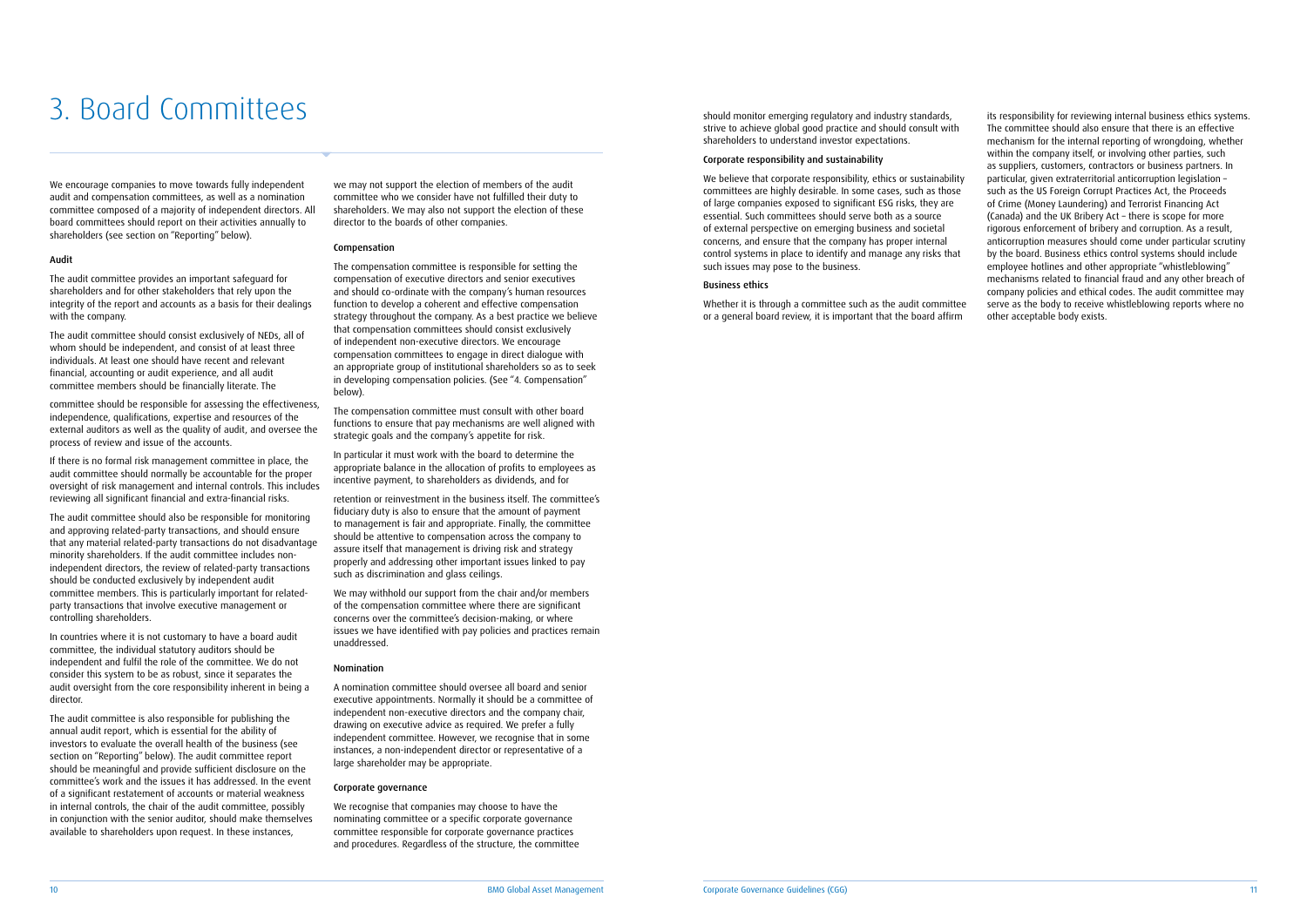# A. COMPENSATION THE SALL THE SALL THE SALL THE SALL THE SALL THE SALL THE SALL THE SALL THE SALL THE SALL GOOD

Levels of compensation and other incentives should be designed to promote the long-term success of the company and reflect the work carried out and the executives' contribution to the company. No director should be involved in setting their own compensation.

Given the strong upward trend in total compensation, we expect a careful use and robust justification of benchmarks and comprehensive disclosure of performance targets as well as actual performance against pre-set targets. We also expect justification of base pay levels awarded, and that a significant proportion of total compensation should be variable and subject to appropriately challenging performance conditions. We do not set guidelines for levels of compensation beyond the principles mentioned below.

#### Level of pay

We are aware that the level of executive pay has become a standalone issue in many markets, and has resulted in significant reputational and regulatory risks for companies and industries where pay levels were seen by regulators, investors and the general public as excessive and insufficiently aligned with performance. We expect boards to demonstrate an understanding of and sensitivity to the views and expectations of shareholders and other key stakeholders, including employees, in their main markets when setting executive pay.

#### Relationship to strategy and risk

We expect companies to demonstrate the alignment of their remuneration policy with their overall business strategy and planning. Performance metrics should relate to the company's articulated strategy and risk tolerance. Targets should be constructed to align executive incentives to the interests of long-term shareholders, and should not create incentives for executives to undertake short-term risks that might imperil longer- term performance. We advocate the introduction of riskrelated underpins—or preconditions—to bonus awards, to ensure that in appropriate incentive payments are not awarded in the event the company's financial strength or credit quality might deteriorate.

#### Disclosure

We seek appropriately detailed disclosure of board and management compensation packages (See "Compensation committee report" below). The purpose of the compensation report should be to enlighten and enhance understanding; it should not be used simply as a compliance document. The annual compensation report should disclose the total amount of compensation including cash, options, stock and benefits that executives may receive under different performance scenarios.

Following the award of the bonus, companies should provide a meaningful analysis in the compensation report of the extent to which the relevant targets were actually met. Pension arrangements for executives and employees should be disclosed in detail, including expected funding, pay-out scenarios and differences in contribution rates for executives and the general workforce. Companies should also include details on how, and in which cases, the compensation committee might exercise its authority to withhold or reclaim all or part of non-base pay from executives. The compensation report should be written in plain language and include the tax implications for the company.

At a minimum, the compensation of all directors, including all non-executive and executive directors, should be disclosed individually. We look for banded disclosure of those individuals at sub-board level who make a significant contribution to the company. This enables shareholders to better understand the company's compensation strategy and succession planning.

#### Executive contracts and pensions

We encourage executive contracts to not be for more than 12 months, except in unusual cases, for example where an initial 24-month period is required for recruitment. In such cases, the notice period should reduce month by month until the agreed period of no more than 12 months is attained. We also believe that, prior to agreeing employment contracts, companies should actively consider the potential rewards on severance in the event of inadequate performance, and clarify the performance conditions under which such severance benefits are to be payable. We encourage companies to seek mitigation in case a director has taken up employment elsewhere and to adjust the length and size of any payments accordingly. We regard one year's base pay and pension entitlements as sufficient severance and recommend that companies make larger severance packages the subject of a shareholder vote.. We also expect executive pension contributions to be broadly aligned with those for the majority of the workforce.

#### Share schemes/ share compensation arrangements

We believe that strict guidelines should be observed with regard to the issue, or potential issue, of shares for incentive schemes, also known as equity-based compensation plans, both as to the proportion of shares issued and to the rate at which these are issued each year. By way of guidance, we would expect no more than a total of 10% of a company's equity to be used for all share schemes within a 10-year period, with no more than 5% being available for discretionary schemes during this period.

We will consider one-off equity awards on a case-by-case basis in light of justification provided by the company. However, frequent use of exceptional awards raises questions over the adequacy of the overall compensation strategy and effectiveness of succession planning. We will take particular care when reviewing equity awards granted for the purposes of recruitment or retention when such awards are not linked to meaningful performance targets. We encourage the inclusion of social, environmental and other non-financial goals for performance bonus payments where these factors have a significant impact on the company's performance. We also expect a discussion of the process undertaken by the company to identify such factors and an explanation as to why it considers these factors to be relevant. If the company chooses not to include any such factors in an industry where they are significant contributors to business success, the company should explain the reasons for this. support approaches that seek to isolate executives from the impact of COVID-19 in a manner that is inconsistent with the approach taken to the general workforce. Where a company has raised additional capital from shareholders, or has required government support, we will expect this to be reflected in the executives' remuneration outcomes and generally in those circumstances would not expect the payment of any annual bonuses for FY2020 or FY2020/21. Long-term incentive plans should not be unduly adjusted to insulate from the negative impacts of years affected by Covid-19 during the performance period, while we will expect remuneration committees to use discretion to reduce vesting outcomes where these are inconsistent with overall company performance or where windfall gains have been received. Employee ownership

practice is to include all shares used, whether market purchase or newly issued, within these limits. We will accept deviation from these limits where we are convinced that the commercial drivers outweigh the dilution impacts. If the company is insufficiently transparent regarding the details of such schemes, we may abstain or even vote against them.

disclosed and challenging. We believe that the compensation committee is in the best position to determine the most appropriate performance metrics for driving the long-term business strategy. However, overall compensation packages should reflect a range of performance targets and should not rely too heavily on the achievement of a single performance metric. In cases where a relative performance measure, such as total shareholder return, is employed, use of an absolute performance metric can serve as an underpin to ensure that rewards are scaled back when the company's overall performance suffers. Generally, we believe executive pay plans should reflect a balance of financial, operational, and relative performance targets. We strongly believe that exceptional performance over a significant period merits an exceptional level of compensation. We oppose retesting of performance conditions and may withhold support of compensation plans where the compensation committee has used its discretion to relax any performance targets previously approved by shareholders.

Equity Incentive Plans We support the principle of motivating and rewarding executives through the granting of equity incentives. Performance targets for equity incentive plans should be clearly The compensation committee should maintain a "malus" authority to withhold all or part of performance-based pay from executives before it has vested in cases where it deems it appropriate. The compensation committee should also have "clawback" authority to recover sums already paid out to executives. This might occur following a significant restatement of accounts, where previously granted awards were paid on the basis of inaccurate figures or where the long-term outcomes of a specific strategy result in significant value destruction for shareholders.

#### Holding periods, vesting and malus/clawback policies

Bonus payments and long-term incentive schemes should be structured to reward long-term growth in shareholder value, and be subject to "performance-vesting" conditions. We encourage companies to include deferred shares as a portion of shortterm bonuses. Longer-term incentive plans should be fully share-based, and vesting periods should extend from at least three to five years or longer. We also encourage companies to require longer-term holding periods post vesting. As an alternative to promote a long-term perspective, a strictly

enforced shareholding requirement could be adopted. No shares could be sold until the shareholding requirement was met, and the requirement would be substantially higher than is currently typical – perhaps four to six times base salary.

In particular, where representations that executives made to the audit committee about the integrity of controls have been revealed to be inaccurate, or where executives have failed to exercise due caution in the discharge of their duties, the company should consider seeking the reclamation of performance awards. Clawback policies may also be supplemented with extended deferral periods for share and bonus plans.

#### Impact of Covid-19

The impact of COVID-19 will be different for every company. We expect Remuneration Committees to take account of their individual circumstances and sensitively balance the need to continue to incentivise executive performance with ensuring the executive experience is commensurate with that of shareholders, employees and other stakeholders. We will not

Widespread employee ownership can contribute positively to shareholder value, as it further aligns employees' interests with those of shareholders. Such devices should not, however, be instituted as anti-takeover devices, and should be included within company-wide dilution limits. While we generally support broad-based stock option plans, employee discounts should not exceed 20% on a fixed date, the company should not extend loans to purchase options, and options should not be re-priced without shareholder approval. Non-executive directors should not be entitled to options and therefore should not be included in any such schemes.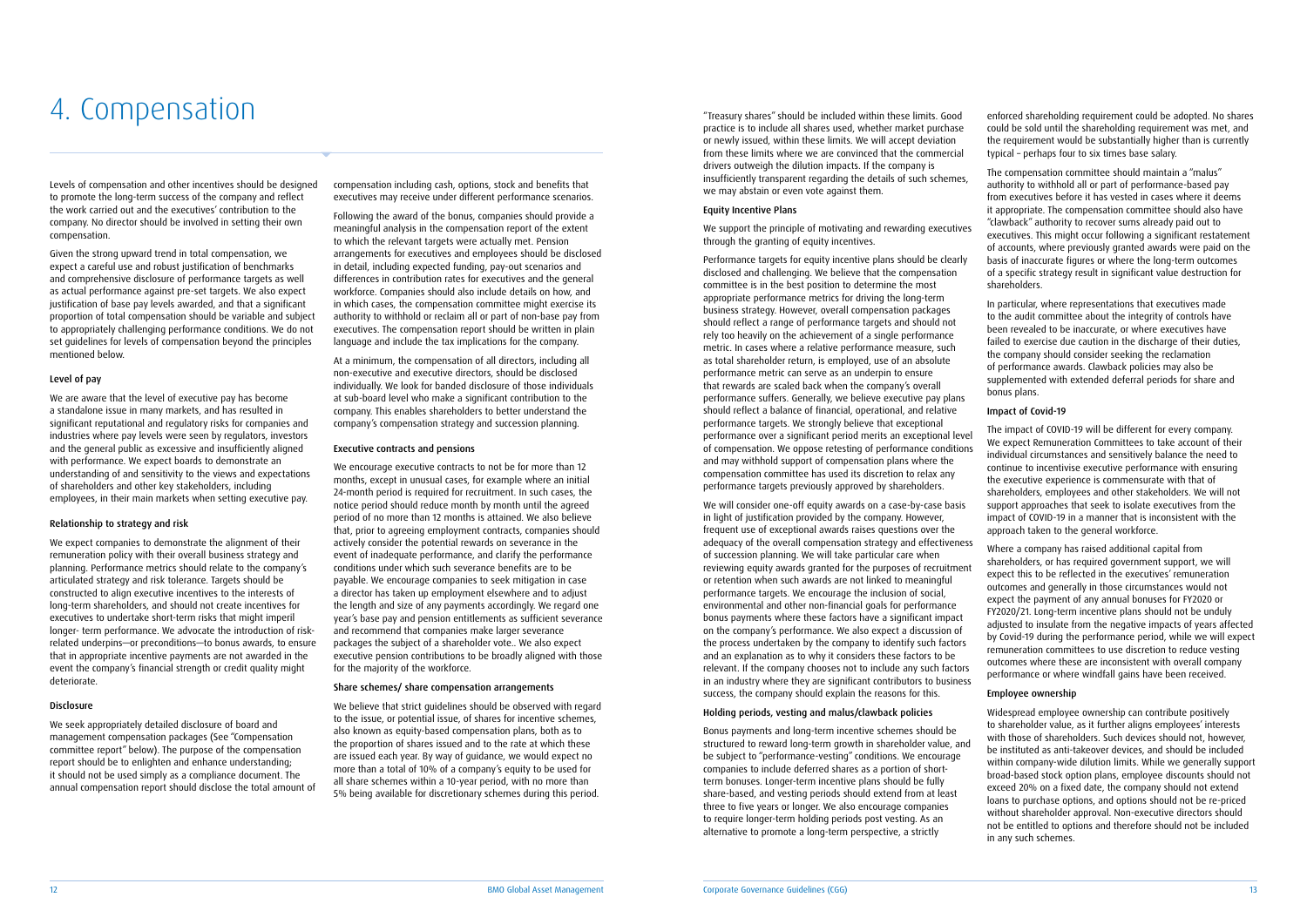# 5. Audit, risk and control 6. Shareholder rights

We recommend that the independent members of the audit committee meet on a regular basis with the company's auditors and without company management. This may enable a better flow of information between auditors and the board.

#### Appointment of auditors

We consider it to be desirable over the medium term to broaden the choice of auditors available to companies, and hence would encourage companies to actively consider using the broadest pool of audit firms wherever these can demonstrably meet the required standard of competence and global coverage.

The auditors' performance and appointment should be reviewed periodically. Where the same firm remains as auditor for a period of time, there should be a policy of regular rotation of the lead audit partner. We believe that systematic rotation of audit firms is both desirable and in the best interests of shareholders. Specifically, we strongly encourage the practice of putting the audit contract out to tender every ten years and may vote against the re-appointment of particularly long-serving audit firms.

We expect audit quality to be the main consideration in the selection of the auditor and expect that shareholders should be given the opportunity to vote on the appointment and payment of auditors.

#### Auditor liability

We recognise the disproportionate risk that "joint & several liability" may place upon audit firms. However, we will only consider supporting arrangements to cap auditor liability in exceptional circumstances, i.e. where the risk of a catastrophic and disproportionate claim can be demonstrated. In such circumstances, we expect companies to approach auditor liability in a manner consistent with the following guidelines:

- 1. Directors must assure themselves that audit quality will be preserved and enhanced.
- 2. Auditor liability should be based on the principle of proportionality rather than a fixed monetary cap.
- 3. Shareholder approval should be sought on a forward-looking rather than retrospective basis.
- 4. Audit committees should ensure that a full explanation of the reasons for putting such a resolution to shareholders is disclosed.
- 5. Directors should ensure that the effect of agreements throughout the company's subsidiaries provide for proportionality.

#### Fees paid to a company's auditors in addition to audit fees

Where auditors carry out consultancy work in addition to auditing the company, this should be disclosed and the audit committee should consider whether there is a risk that an auditor's impartiality may be jeopardised. The range, nature and tendering process for any such non-audit work should be supervised by the audit committee, whose responsibilities in this area should be fully disclosed. While we generally discourage non-audit work to be undertaken by the company's auditor, we recognise that there are certain areas of non-audit work where the company's auditors may provide valuable expertise, without compromising independence. However, substantial non-audit fees, or non-audit fees in excess of audit fees, may be an indicator of compromised independence. In the event of substantial non- audit fees are paid for more than one year, we may not support the reappointment of the auditor or the payment of auditor fees in its voting at AGMs.

#### Related-party transactions

We believe that "pre-emptive rights" for existing shareholders are absolutely essential. Shares may be issued for cash without pre-emptive rights or for compensation purposes, subject to shareholder approval. Companies should adhere to strict limits for issuing new shares as a proportion of the issued share capital and also be subject to "flow rates" where appropriate. While practices vary globally, we normally consider appropriate limits in most developed and emerging markets to range between 5% and 10% in one year for general purposes. We will vote against requests to issue shares without pre-emptive rights above these limits, unless companies have provided satisfactory justification. Investment trusts and similar closed-end companies should not issue new shares or reissue shares at a discount to net asset value (NAV), unless dilution is limited, the discount is limited to 5%, and any reissuance is at a lesser discount to NAV than the discount applied when such shares were originally purchased.

We expect companies to repurchase shares in the market when it is advantageous for the company and its shareholders.

Many companies are involved in material related-party transactions, which represent a significant risk for shareholders. This risk is mitigated in companies with fully independent audit committees whose responsibility it is to ensure that such transactions are conducted on the basis of arm's-length valuations. We strongly encourage companies to establish such committees (see "Board committees" above) and to secure prior shareholder approval for material related-party transactions. In light of continued concerns, we recommend that each company disclose any shareholdings that its controlling shareholders may have in other companies or investment vehicles that have a material interest in the company.

We favour a share structure that gives all shares equal voting rights. We do not support the issue of shares with impaired or enhanced voting rights and are likely to withhold support for capital-raising by companies with a capital structure that involves unequal voting rights.

#### Risk management

The board as a whole is responsible for defining a company's risk tolerance relative to its strategy and operations, and is also responsible for monitoring the company's performance relative to defined risks. Financial, operational and reputational risks that are relevant to the company's business should be included in this oversight, including material ESG and ethical risks.

Depending on the size and complexity of the company, a standalone risk management committee might be warranted. We do not have a specific expectation that a company establish a risk management committee, but expect that in the absence of such a committee the board can demonstrate that it is alert to, and regularly monitors, company risks on an enterprise-wide basis. A risk management committee is a common feature of large bank boards, for example, but it need not be limited to financial institutions. However, a standalone risk committee may enhance board effectiveness in situations where the audit committee is already stretched. It is a healthy practice for the board as a whole to review the company's risk management as a standing item of regular board meetings.

#### Liaison with shareholders

Companies should be ready, where practicable, to enter into dialogue with shareholders based on an understanding of shared objectives. They should be proactive in making sure important news is imparted, subject to appropriate inside information procedures, and should react helpfully to investor questions. In investment meetings with shareholders, companies should be prepared to address relevant corporate ESG issues.

#### Issuance of Shares

We respect a company's right to issue shares to raise capital. However, share issuance should be strictly limited to that which is necessary to maintain business operations and drive forward company strategy. We will not support requests to increase authorised share capital that exceed 50% of existing capital, unless specific justification has been provided (e.g. to complete an acquisition or undertake a "stock split").

#### Pre-emption Rights

#### Share repurchases

Authority to repurchase shares should be subject to shareholder approval, be limited to one year, and not exceed 10% of the issued equity. Any share repurchase must benefit all holders on equal terms taking account of option adjustments.

#### Controlled companies and share classes with differential voting rights

We recognise that in some markets, differential voting structures are long-standing and widespread. Where differential voting structures exist, this structure should be transparently disclosed to the market. In the case of "controlled companies", we will review any request to issue shares with enhanced voting rights to determine why these are necessary and how they will reflect the interests of minority shareholders. We support the principle of one share, one vote, and encourage companies to take steps to eliminate differential voting structures over time or prevent their introduction.

#### Voting caps

We oppose voting caps in principle and believe that all shares should be entitled to full voting rights irrespective of the holding period. However, we recognise the widespread use of voting caps in certain markets, and the benefits accruing to shareholders not subject to a cap. Therefore, at a minimum, we expect companies to disclose clearly any caps, and encourage them not to introduce new caps and to phase out existing caps over time.

#### Mergers and acquisitions, spin-offs and other corporate restructuring

Takeover bids and corporate restructuring are important as a means to maintain an efficient and competitive environment. However, some bids do not add to shareholder value, so in contested takeover bids, normally, we will seek to discuss matters with management and the bidder. We expect boards to conduct thorough due diligence prior to pursuing any merger or acquisition and to seek to maximise shareholder value in any deal. We will normally support incumbent management, provided the financial terms, synergistic benefits, and management quality are sound.

We consider the ESG risk implications of any corporate activity as part of the assessment, particularly in high-impact industries.

We also expect the board to evaluate any potential ESG or ethical risks or liabilities of any business combination, including supply chains. We expect companies to take appropriate consultative measures with employees and communities affected by corporate restructuring.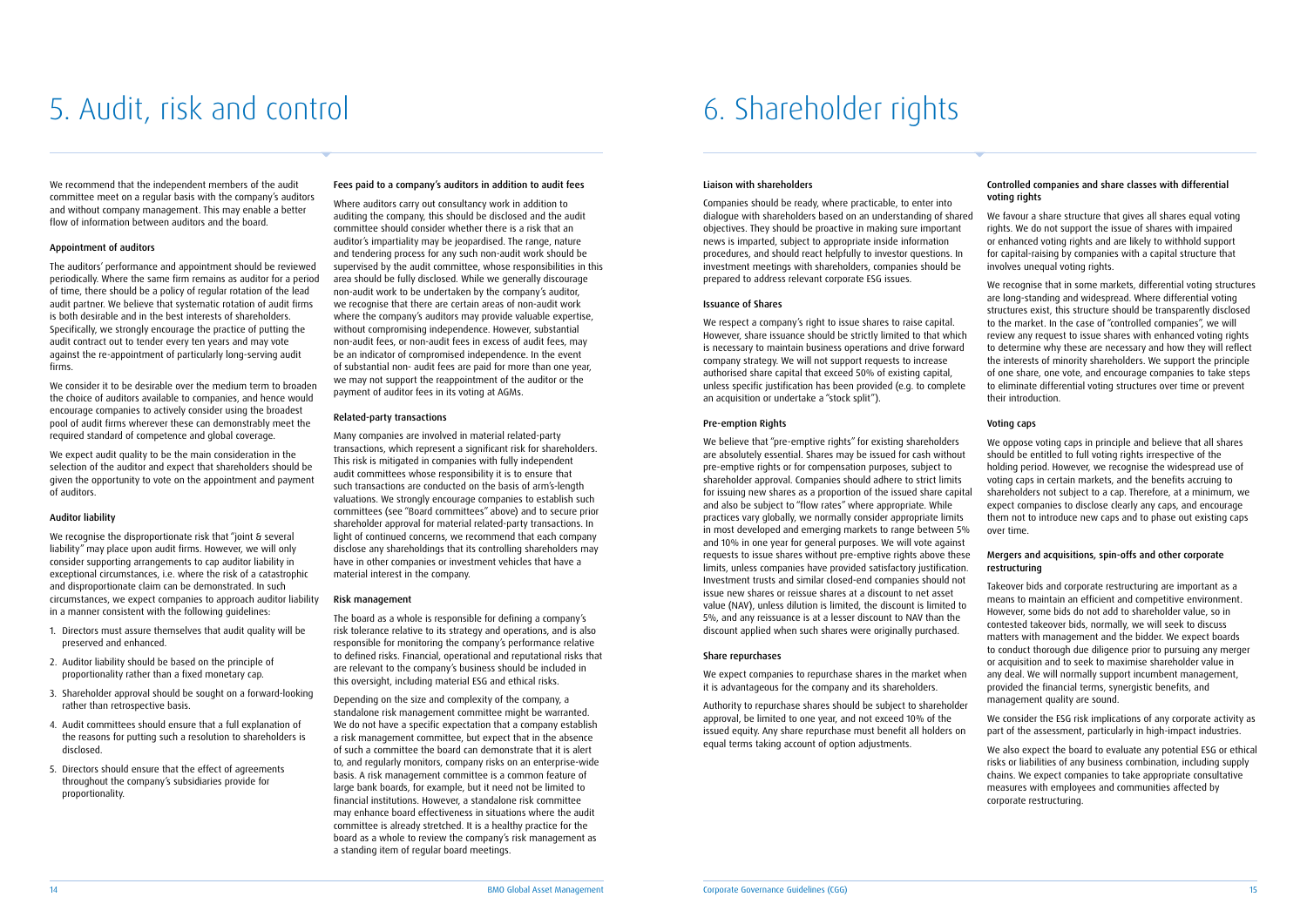The report and accounts (or annual report) is an important link in the chain of accountability. The annual report and any proxy voting materials should be made available to shareholders in good time for consideration and discussion prior to the AGM. We look for a minimum of 20 working days. Such materials should be easily accessible, preferably on the company website.

Companies should have meaningful and transparent disclosure, so that investors can obtain a clear understanding of all important and relevant issues. The annual report should provide a full review of the business model and strategy; key performance indicators used to gauge how the company is progressing against its objectives; principal risks and any significant factors affecting the company's future performance, including any significant ESG or ethical issues; key achievements; and standards followed during the accounting period.

In all markets, we favour reports that are:

- **Comprehensive**, covering the strategic direction of the business and all material issues, including any significant changes in the regulatory context and key ESG issues;
- **Balanced**, with even-handed treatment of both good and bad aspects;
- **Transparent**, with narrative text that utilises plain language, and accounting notes that provide investors with a full understanding of the circumstances underlying the reported figures;
- **Underpinned by Key Performance Indicators (KPIs)** ) that drive business performance, are comparable over time, and are supported by detailed information on how they are calculated;
- **Consistent and joined-up** with other company reporting, including the compensation policy and corporate responsibility or sustainability reporting.

#### Directors

Adequate biographical information on the directors should be provided for shareholders in advance of the AGM. This should include information about directors' qualifications and experience, term of office, date of first appointment, level of independence, board committee memberships and other personal and professional commitments that may influence the quality of their contribution and independence, e.g. other directorships, family and social ties, and affiliations with related companies or organisations. For all newly appointed directors, we encourage disclosure of qualifications, experience and skills that are considered by the board to be of particular relevance and importance to the company.

#### Poison pills

We regard artificial devices to deter bids, known as "poison pills," as inappropriate and inefficient, unless they are strictly controlled and of very limited duration. In some markets, the use of shares with enhanced voting rights is common, and may be used to block mergers and acquisitions, thereby performing the same function as poison pills. We believe that any control-enhancing mechanism or poison pill that entrenches management and protects the company from market pressures is not in the interests of shareholders. As a result, we will normally vote against such anti-takeover devices.

#### Pension and other similar significant corporate liabilities

Companies should be aware of, and report to shareholders on, significant liabilities such as those arising from unfunded or under-funded pension commitments. The extent of the liability should be reported and the plans, if any, that have been put in place to cover the deficit should be reported, including a reasonable time scale for action. The principal assumptions used in calculating amounts should form part of this disclosure. Other

#### Nomination committee report

<sup>4</sup> In circumstances where we have serious concerns about a company's ESG practices and have been unsuccessful in establishing a fruitful dialogue, we may ourselves put forward resolutions to invite other shareholders to support calls for the adoption of better practices.

The committee should report annually on its activity, in particular providing a detailed discussion of its process for identifying and appointing executive and non-executive directors and the processes it employs to ensure that board membership reflects an appropriate diversity of perspectives, gender, experiences and cultural backgrounds. Where necessary, the report should include a thorough discussion of the board's view of the independence of certain members. The report should also include high-level results of the board evaluation process.

#### Audit committee report

The audit committee should report on its conduct during the year and, in particular, on any specific matters of judgement relating to the application of accounting principles or the scope of the audit. It should also comment on the process for ensuring the independence of the auditors and for evaluating the impact of non-audit work. The audit committee report should include a narrative description of any related-party transactions, with particular reference to how these might impact the interests of minority shareholders. Any qualification of the audit statement and all matters raised in the auditor's report need to be fully explained.

#### System of internal controls and risk management

If the audit committee's remit includes risk management, the audit committee report should also address the board's oversight of enterprise-wide risks. Either as part of the audit committee report or a standalone report, the company should explain the results of the board's review of internal controls, including any identified or potential weaknesses in internal controls and how the board plans to respond to these.

#### Compensation report

We expect all companies to publish an annual compensation report in line with international good governance standards. Good compensation reporting outlines a company's overall philosophy and its policies and formulas for determining annual, short and long-term pay. We look for compensation reports to break down fixed versus variable pay and to clearly align total pay packages with long-term shareholder value. The compensation report should clearly disclose specific long-term performance targets and total potential pay-outs.

If short-term performance targets cannot be disclosed due to commercial sensitivity, we expect retrospective disclosure of short-term targets and of actual performance against these targets.

significant liabilities could include specific operational or ESG risks that the company faces. The company should provide some indication of how these risks can result in "contingent liabilities".

#### Shareholder resolutions

We consider all shareholder resolutions that appear on the ballot and vote in accordance with our understanding of the longterm benefit to shareholders. On this basis we will typically support requests to improve board accountability, executive pay practices, ESG disclosure and climate change scenario analysis where we agree with both the broader issue highlighted as well as the implementation proposed. We also typically support shareholder proposals asking companies to report on implementation of social and environmental policies and assessments where there is reason for concern. To establish this, we will consider the proponents' and company's arguments, as well as broader information such as practices at peer companies. Companies should always provide a comprehensive discussion of management's position on all shareholder resolutions, and be available to respond to reasonable enquiries from shareholders (see "Liaison with shareholders" above)4 .

## 7. Reporting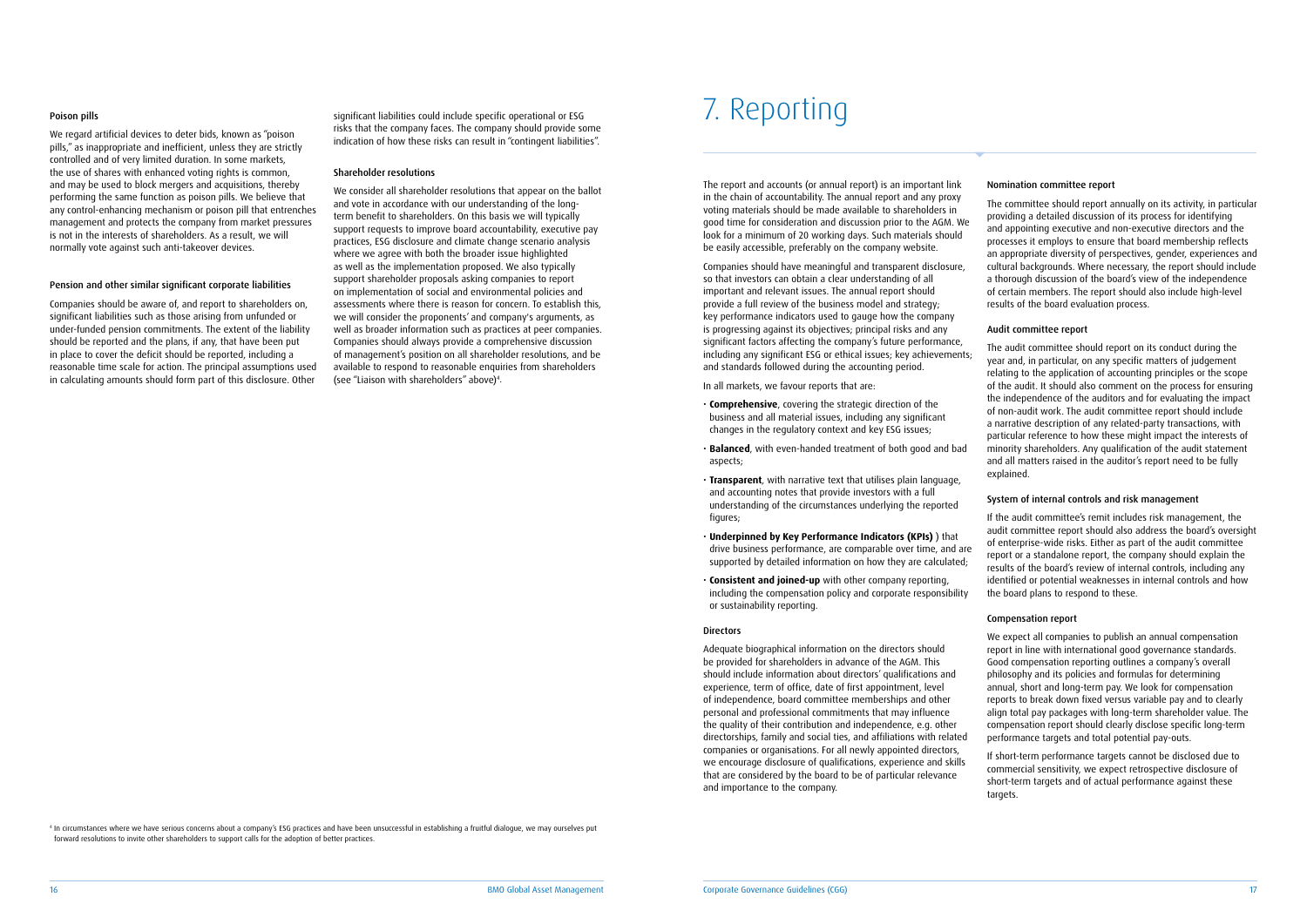Social and environmental factors can present serious risks to corporations and impact the bottom line. A well-run company should, therefore, have formal systems to identify, assess and manage significant risks including those associated with material social and environmental factors. Companies should provide appropriate public disclosure of such factors, and give shareholders a proper account of their record in managing these areas, as well as evidence of strategies and targets to achieve good practice.

Disclosure should cover both direct operations and, where relevant, the policies applied to their supply chains.

Where companies affected by severe social and environmental controversies fail to provide relevant disclosure of appropriate risk management and/or remediation, we may not support management resolutions, including the report and accounts or the election of directors or auditors.

We have set out our detailed [expectations for environmental](https://www.bmogam.com/gb-en/institutional/institutional-capabilities/responsible-investing/) [and social practices](https://www.bmogam.com/gb-en/institutional/institutional-capabilities/responsible-investing/) in stand-alone documents available on our website here.

The US in particular has an open filing process that results in a wide variety of advisory shareholder proposals, particularly on social and environmental issues. The quality and nature of such proposals vary substantially. In general, we evaluate proposals based on the relevance of the issue to the company and the desirability of the specific action requested in the "resolved" clause. We recognise that some proposals may identify important company risks even if the proposal is poorly constructed. In such cases, we encourage companies to identify, mitigate and report on their risk management approach effectively.

Companies should provide a full and clear statement of all matters relating to the application of the principles, subprinciples and provisions of the relevant national code of corporate governance. The way the provisions are put into effect should be clearly discussed, and any deviations should be supported by meaningful explanations.

### Environmental and social management

Companies should determine how material environmental and social risks and opportunities fit into their core business strategy. As part of this process, companies should proactively identify, assess and manage those risks and opportunities, as well as implement robust sustainability governance frameworks to promote accountability and ensure effective oversight. We also expect companies to disclose their environmental and social policies, management systems and performance, in line with internationally accepted standards; quantify impacts from environmental and social factors and set targets to mitigate and manage material sustainability risks and impacts.

We recommend that all companies put the compensation report to a shareholder vote, and encourage companies to actively consult their shareholders prior to the AGM. Our experience of voting on compensation reports and policies in many countries has shown that this is a valuable mechanism that improves dialogue and understanding between the board and

shareholders.

Sustainability reporting

We encourage companies to report on any significant ESG or ethical risks and opportunities in their annual reports as well as the systems in place to manage these issues. This may be supported by more detailed disclosure, as appropriate, in a separate corporate responsibility or sustainability report (see

Appendix 1).

### Code of corporate governance

### Code of conduct

Companies should maintain a code of conduct reflecting corporate values and promoting ethical business practices. Such codes should address business-critical compliance issues including anticorruption practices.

### Reincorporation in a tax or governance haven

We will typically vote against resolutions for a company to reincorporate in a new legal jurisdiction offering lower legal and governance protections to shareholders, regardless of whether this results in a lesser corporate tax burden. Aggressive tax strategies, even if structured legally, can pose potentially significant reputational and commercial risks for companies.

We expect the company's board to ensure that the company's approach to tax policy is both prudent and sustainable, and to disclose to shareholders that the board is providing appropriate oversight of its tax policy. Companies should provide a suitable amount of information for investors to understand their tax practices and associated risks.

We may withhold support from management resolutions should we deem companies' responses to involvement in significant environmental or social controversies as insufficient, or where we have concerns about recurrent weak practices by companies in high-impact industries.

We may vote in favour of shareholder resolutions seeking improvements in reporting and/or management of environmental or social practices where we have concerns or improvements are proportionate to the risks faced.

#### Climate change

We recognise that climate change and the global transition to a lower-carbon economy present both risks and opportunities to -businesses. We are supporters of both CDP and the recommendations of the Taskforce on Climate Related Financial Disclosures<sup>5</sup> and expect to see companies report climate risks and strategy against these frameworks.

Some companies may be exposed to business risks stemming from the effects of climate change either directly on their business operations as a result of changing regulations or consumer demand, or through their supply chains. Where these are material risks, companies should describe how their business strategy incorporates climate risk, and ensure adequate disclosure.

Where companies in high-impact sectors fail to provide investment-relevant climate disclosure or do not have a robust climate change management strategy, we may not support management resolutions, including the report and accounts or the election of directors.

Where there are matters of concern, we may support shareholder resolutions calling on companies to improve their business planning and public disclosure in relation to climate change. We will make use of investor tools such as the Transition Pathway Initiative, as well as our engagement, to identify companies which are not following best practice.

#### Sustainability and integrated reporting

Disclosure of significant social and environmental risk factors should be included in the annual report. Certain high risk or high impact operations that are of substantial interest to investors and the public may require "modular" reporting alongside reporting that aggregates all company activity. We recommend disclosure in line with internationally accepted standards of best practice which increases our understanding of an organisation's ability to create and sustain value in the short, medium and

#### Listings

Companies that are listed on an exchange should comply with the rules and listing requirements of that exchange.

#### Shareholder resolutions and access to the proxy statement

We encourage companies to engage in constructive dialogue with shareholders and other external stakeholders, to remove the need for irrelevant shareholder proposals. Where engagement is unsuccessful, we support shareholders' right to submit a shareholder proposal for consideration by all investors. In these instances, companies should behave respectfully, by communicating promptly and fully with shareholders and refraining from obstructing the process. The board should provide a full and reasoned response to any shareholder proposal on the ballot. We consider all shareholder resolutions put forward and vote in accordance with our understanding of the long-term benefit to shareholders. We support shareholder resolutions relating to the right to nominate or remove directors, and relating to an advisory shareholder vote on pay.

# 8. Social and environmental factors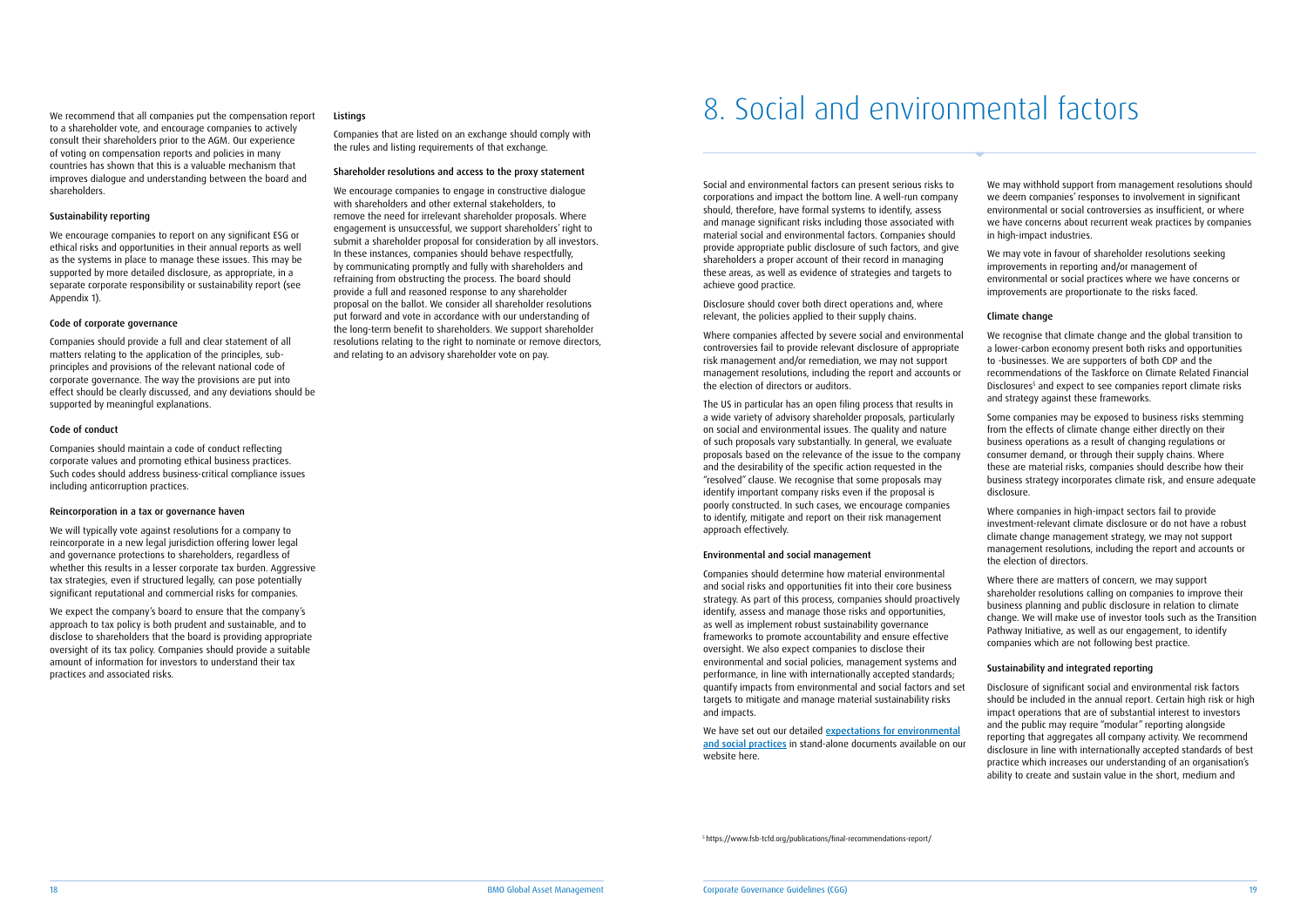#### Annual general meetings

We support company efforts to hold virtual-only annual general meetings during the Covid-19 pandemic. Companies should seek IT solutions to enable shareholders to ask questions of the board and make follow-up remarks during the virtual-only annual general meeting. Under normal circumstances, postpandemic, we expect a return to annual physical meetings of the shareholders, which can be supplemented with a virtual option (hybrid-AGMs), and that all the directors of the company should attend.

We believe that companies have a right to know how their shareholders have voted, and we therefore provide a public record of our vote shortly after the meeting date. We may also write to companies to explain votes against management and abstentions when considered appropriate.

#### Vote disclosure

We expect companies to disclose the voting results of their general meetings, both at the meeting and on their websites, with a detailed breakdown of votes for and against, as well as abstentions.

We believe that shareblocking, i.e. the practice of preventing shares from being transferred for a fixed period prior to the vote at a company meeting, discourages shareholder participation and should be replaced with a "record date." Where shareblocking exists, we will follow client policy and may be prevented from voting because of concerns about failed trade settlements and extraordinary cost to clients.

In the spirit of transparency, we also make available to both our institutional and retail fund customers, as well as to the public, a comprehensive record of our voting by publishing all our votes and comments on our [website](http://vds.issproxy.com/SearchPage.php?CustomerID=3660). A summary of our voting statistics can be found in our [annual Responsible](https://www.bmogam.com/wp-content/uploads/2020/04/ri-2019-review-.pdf) [Investment](https://www.bmogam.com/wp-content/uploads/2020/04/ri-2019-review-.pdf) report.

#### Shareblocking

#### Electronic voting and of use proxy advisory services

We typically exercise voting rights electronically. We currently vote using 'ProxyExchange", the electronic voting platform provided by Institutional Shareholder Services (ISS). We do not follow ISS's vote recommendations, except as provided for in our Conflict of Interest policy or if instructed by clients. Instead, ISS assists us though pre-populating our vote instructions in accordance with our guidelines. Our Responsible Investment team reviews a proportion of meetings based on an internal prioritisation model.

long term. We generally support shareholder proposals asking companies to report on implementation of social and environmental policies and assessments where there is reason for concern.

#### Audit of social and environmental management systems

We appreciate that auditing and assurance practices for social and environmental systems require further development, but consider third-party auditing of sustainability reports to be best practice. We encourage companies to move towards third-party verification, and will generally support resolutions calling for it where there is reason for concern.

#### Labour practices and standards

Companies may incur significant risks as a result of the employment practices of their own operations and those of their suppliers and sub-contractors. Codes of conduct that address such risks, and include detailed and effective procedures for their supply chain, are usually in companies' best interests. Where there is cause for concern, we favour codes based on internationally recognised standards (e.g. core conventions of the International Labour Organization), independent monitoring or auditing of implementation, and reporting of aggregate audit results. We look for regular, public reporting on code implementation.

#### Human rights

Companies may incur extraordinary risks to their operations, staff or reputation as a result of operating in conflict zones or in locations at risk of human rights abuses. Risks may also be encountered via supply chains when primary product inputs are sourced from at-risk areas. Where there is cause for concern, we support resolutions asking companies to develop and implement policies and management systems addressing human rights and security management. These policies should reflect internationally recognised standards (e.g. United Nations Universal Declaration of Human Rights) and should apply to suppliers and sub-contractors.

#### Diversity and equal employment opportunity

Recruiting and hiring from the widest possible talent pool is in the best interests of companies, as is maintaining a diverse workforce. We support efforts to strengthen

#### Position on Abstentions

Our standard voting approach is to either vote for or against resolutions where these options are available to shareholders. However, there are cases where we consider abstaining to be appropriate, for example, where company practices have improved significantly but do not fully meet our expectations. With respect to shareholder resolutions, we may abstain in cases where we agree with the broader issue highlighted but do not agree with the way in which the resolutions prescribe change.

#### Additional soliciting materials

If we become aware that an issuer has filed additional soliciting materials prior to a proxy vote submission deadline, then we would endeavour to review and reflect those in the application of our voting policy where (a) the submission is published at least five days prior to our earliest client vote cut-off and (b) the enclosed information is considered to be material towards impacting our voting position.

#### Stocklending

We observe that stock lending is a widespread market practice involving the sale and contractually pre-agreed repurchase of a stock. We believe that stock lending is an important factor in preserving the liquidity of markets and in facilitating hedging strategies; it can also provide investors with a significant additional return on their investments because the salerepurchase transaction may include a profit margin. Importantly, however, if the term of the 'loan' coincides with an annual or extraordinary general meeting, the transfer of the voting right impairs the ability of the underlying shareowner to exercise their voting rights. In rare instances, this has led to abuse, where borrowers have deliberately entered into transactions to sway the outcome of a shareholder vote without any intention of owning the stock long-term. We consider that the balance to be struck between stock lending and voting is a matter for individual decision by clients.

#### Record dates

We recommend that a record date be set a maximum of five working days prior to company general meetings for custodians and registrars to establish clearly those shareholders eligible to vote. This will give time for all relevant formalities to be completed and serves the same purpose as shareblocking without the disruptions noted above.

non-discrimination policies, achieve diversity objectives and address "glass ceilings" at all levels within organisations. We welcome disclosure of specific diversity targets and reporting on performance against these targets, as well as reporting on gender and ethnicity pay gaps within companies and plans to address these. We will look for disclosure of how measures to increase diversity have been applied and the take up of these measures. In an environment where many industries and companies are facing shortages of skilled workers and, therefore, increasing competition for talent, it is advisable and appropriate for company policies and practices to exceed legal requirements in order to attract and retain employees. Where there is cause for concern, we may support resolutions calling for the introduction of practices to this effect.

#### Political and charitable donations

Charitable and political donations should be consistent with the company's stated sustainability strategy. (See "Reporting" above). We discourage corporate political donations and generally support proposals asking companies to develop a comprehensive policy statement that addresses all relevant aspects of their political involvement and disclose the individuals and organisations that receive political donations as well as substantial dues associated with lobbying organisations. We also recommend that the board provide ultimate oversight for political donations and related activity. In addition, we believe that companies that undertake charitable giving should have transparent policies and undertake charitable giving programs with due regard for the interests of shareholders.

#### Environmental stewardship

Companies should determine how key environmental risks and opportunities fit into their core business strategy. As part of this process, companies should identify, assess and manage their environmental impacts. This may include minimising key environmental impacts, reporting on environmental management systems and performance, and discussing related financial impacts. Areas of increasing business interest include energy use, emissions to air and water, waste and the utilisation of natural resources. Where there are matters of concern, we may vote in favour of resolutions seeking improvements in reporting and/or management of environmental practices where these are proportionate to the risks faced.

## 9. Voting matters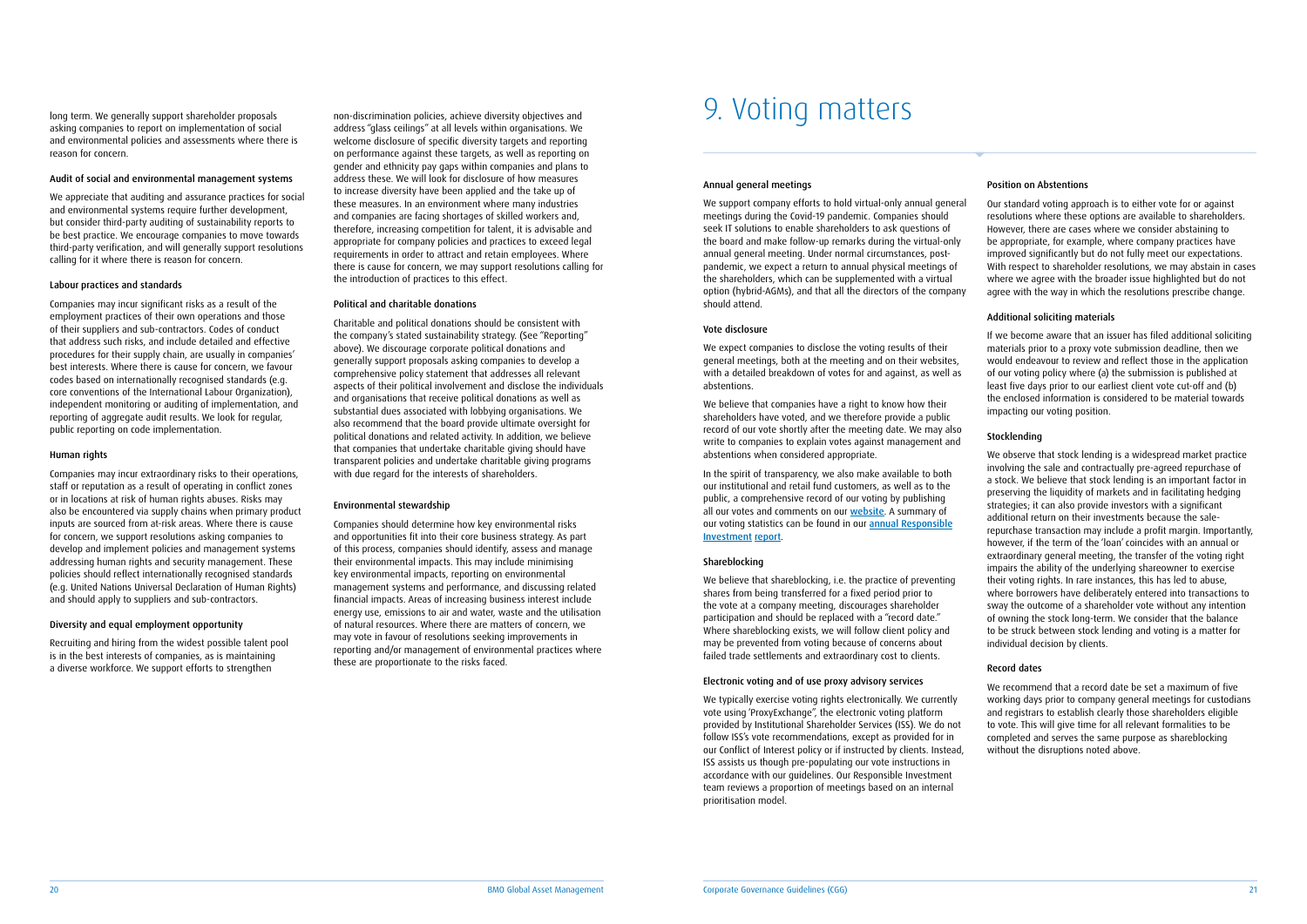#### Voting Systems

All companies should conduct voting by poll, rather than relying on a show of hands.

We believe that shareholders have the right to appoint any reasonable person as proxy to vote their shares, either in person or electronically.

We encourage the introduction of electronic voting systems that are accurate and provide an effective audit trail of votes cast.

#### Bundled resolutions

Resolutions put to company meetings should cover single issues, or issues that are clearly interdependent. Any other practice potentially reduces the value of votes, and can lead to opposition to otherwise acceptable proposals. We will normally oppose resolutions that contain such inappropriately bundled provisions.

#### Any other business

We expect to vote on resolutions where the content has been made clear to shareholders and is in the interests of the company and its shareholders. Where a resolution invites shareholders to vote on "any other business", we will systematically vote against it.

#### Political and charitable donations

We welcome the opportunity to vote on company donations, if material. We support charitable acts at an appropriate level, especially where an active donations policy supports the company's engagement with its local or wider community. With respect to donations to political parties or to organisations closely associated with political parties, we consider that these are inappropriate and should be strictly avoided. However, in countries where the practice is widespread and deep-rooted, companies should at the very least submit their political donations policy and the past year's donations record to a shareholder vote.

The relevance of fixed income instruments, as well as other asset classes as a component of sustainable investment, was identified in the UN Principles for Responsible Investment, originally launched in 2006. While much of the focus in responsible investment to date has been on equities, increasing attention is being paid to other asset classes – corporate debt in particular.

Shareholders play a particular stewardship role by exercising their ownership rights, including voting, to urge companies to pay appropriate attention to the management of material ESG risks. However, it is also the case that a firm's creditors and bondholders are key financial stakeholders, and share a common interest with shareholders for companies to appropriately manage their ESG risks to contribute to strong long-term financial performance.

#### **Fiduciary responsibility for fixed-income as well as equity assets**

We are engaging with investee companies, as both a shareholder and creditor, to encourage companies to pursue policies and practices that enhance the sustainability of all corporate asset classes.

This interest has been motivated in part by greater recognition from pension funds and their trustees that fiduciary responsibility to address long-term ESG risks is relevant for bond investments as well as for equities. This is particularly the case for clients whose portfolio "derisking" had the effect of shifting asset allocation from equities into bonds.

#### **Why ESG issues are relevant to bondholders**

In most companies and in most sectors, debt forms a core part of a company's long-term permanent capital. This is particularly true in the case of financial institutions and many utilities. In this context, a company's providers of debt capital share a similar exposure to long-term ESG risks as its shareholders.

However, while creditors are theoretically more cushioned from financial problems than shareholders, both are affected by a company's ability to generate long-term operating profits and cash flows to allow for debt service, dividend payments and capital appreciation. Financial, operational and reputational risks relating to ESG factors can affect a company's ability to generate stable cash flows to honour its financial obligations.

This is not an abstract notion. A number of visible corporate case studies illustrate well how ESG factors can result in significant financial, operational and reputational risks for all investors.

Indeed, there is a clear convergence among corporate creditors and shareholders on many issues affecting a company's management of risks relating to ESG performance.

It is also worth noting that compared to equity investors, creditors have limited upside potential in investment returns, as income is "fixed", not variable. This can cause creditors to be relatively risk-averse, and focus on companies avoiding the downside – namely the possibility that their financial contracts will not be honoured. In this regard, robust identification and management of material ESG risks is a form of enterprise risk management that serves to promote the long-term stability of the company and ultimately protect creditor interests, along with the value, performance and liquidity of fixed income portfolios.

#### **What we expect from bond issuers**

As an investor in bonds and other forms of corporate debt instruments, we expect debt issuers to conduct their business in a way that protects creditor interests. This includes showing proper respect for shareholder interests, since a sustainable company must maintain access to both equity and debt capital.

Our fixed income engagement focuses on those aspects of governance that reflect a company's overall risk profile – a key concern for creditors. These include:

- **1. Clarity on financial policy.** Clarity on financial policy. Companies should be transparent to both creditors and shareholders with regard to their financial policies. Particularly with regard to creditors, a company's reporting should include a policy statement on the use of debt and the level of credit quality the company wishes to utilise. It is not wrong for a company to pursue a higher-risk strategy involving debt finance. This strategy should be clear to both existing and prospective debt investors so that it can be reflected both in pricing and the fundamental investment decision.
- **2. Risk management.** The company's risk management and risk governance are fundamental concerns for both creditors and shareholders. This not only relates to basic internal controls, but also to risk management in the broadest enterprise-wide context-- incorporating financial, operational and reputational factors. In this context, ESG and ethical factors can present significant risks to the company and its investors.
- **3. Board effectiveness.** Bondholders want boards to be aware of creditors' interests, and to demonstrate appropriate regard for maintaining and building the long-term financial health of the company. Creditors also want strong and effective boards

## Appendix 1

### Corporate debt and responsible investment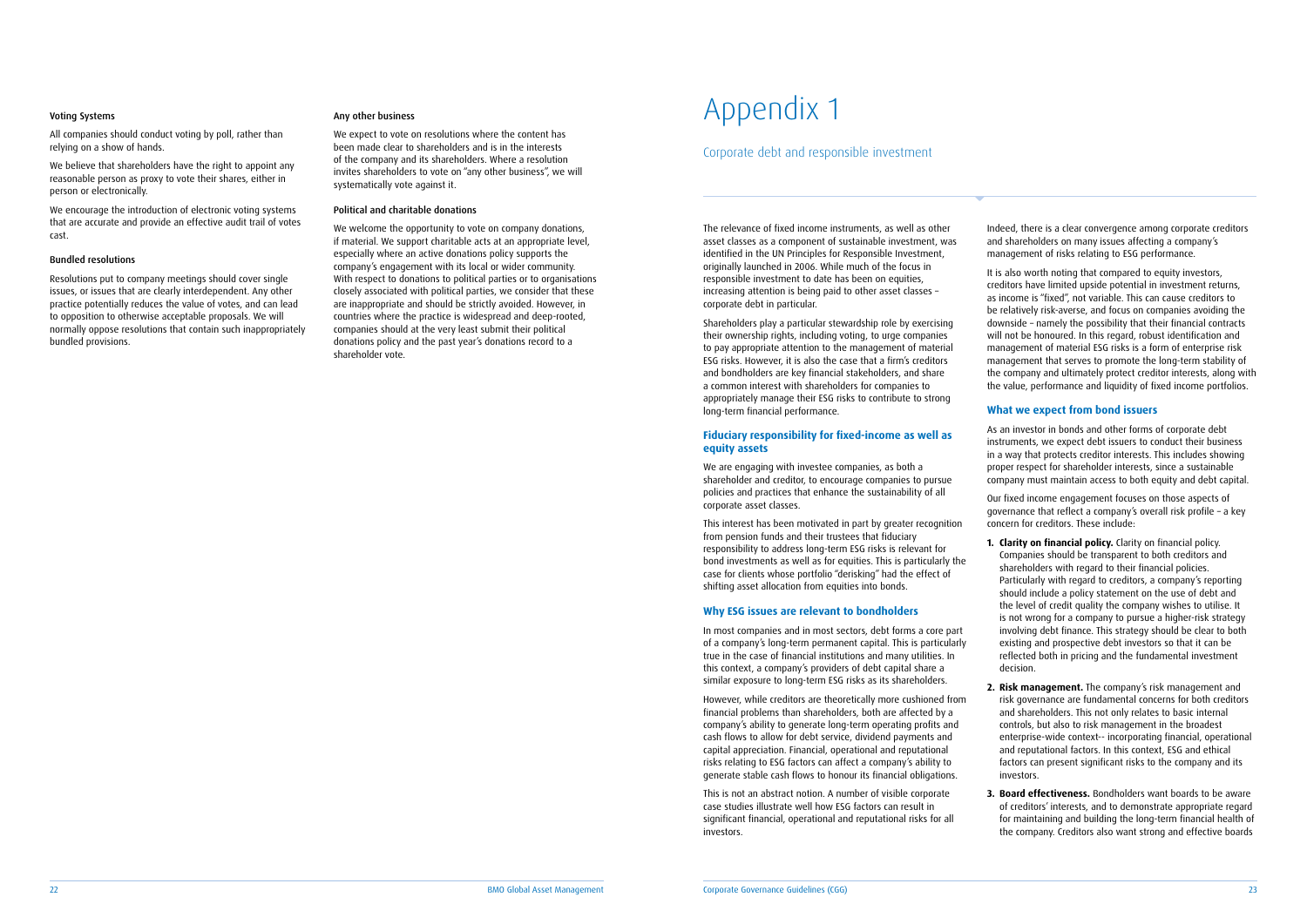that are able to oversee company management and provide appropriate checks and balances to prevent abuse.

- **4. Audit process.** A particular focus of creditors is a robust audit process, including an independent audit, appropriate accounting policies and high standards of transparency and disclosure in financial reporting.
- **5. Compensation.** Performance metrics reflecting a company's own financial strength and stability can and should be reflected in company incentive structures. Such metrics can include relevant ESG metrics and feature as a component of a balanced scorecard guiding annual bonus awards.

# Appendix 2

### Canadian Regulatory Voting Requirements for Routine and Non-Routine Matters

For the purpose of complying with Canadian securities law relating to proxy voting disclosure for portfolio securities held by an investment fund, the following are considered (i) routine matters and (ii) non-routine matters on which the investment fund may vote (for certainty, investment funds can vote both categories):

#### Routine matters

- Election of directors
- Appointment of auditors Issuance of shares

#### Non-routine matters

- Mergers and acquisitions, spin-offs and other corporate restructuring
- Shareholder rights other than issuance of shares
- Code of corporate governance
- Compensation
- Social and environmental responsibility